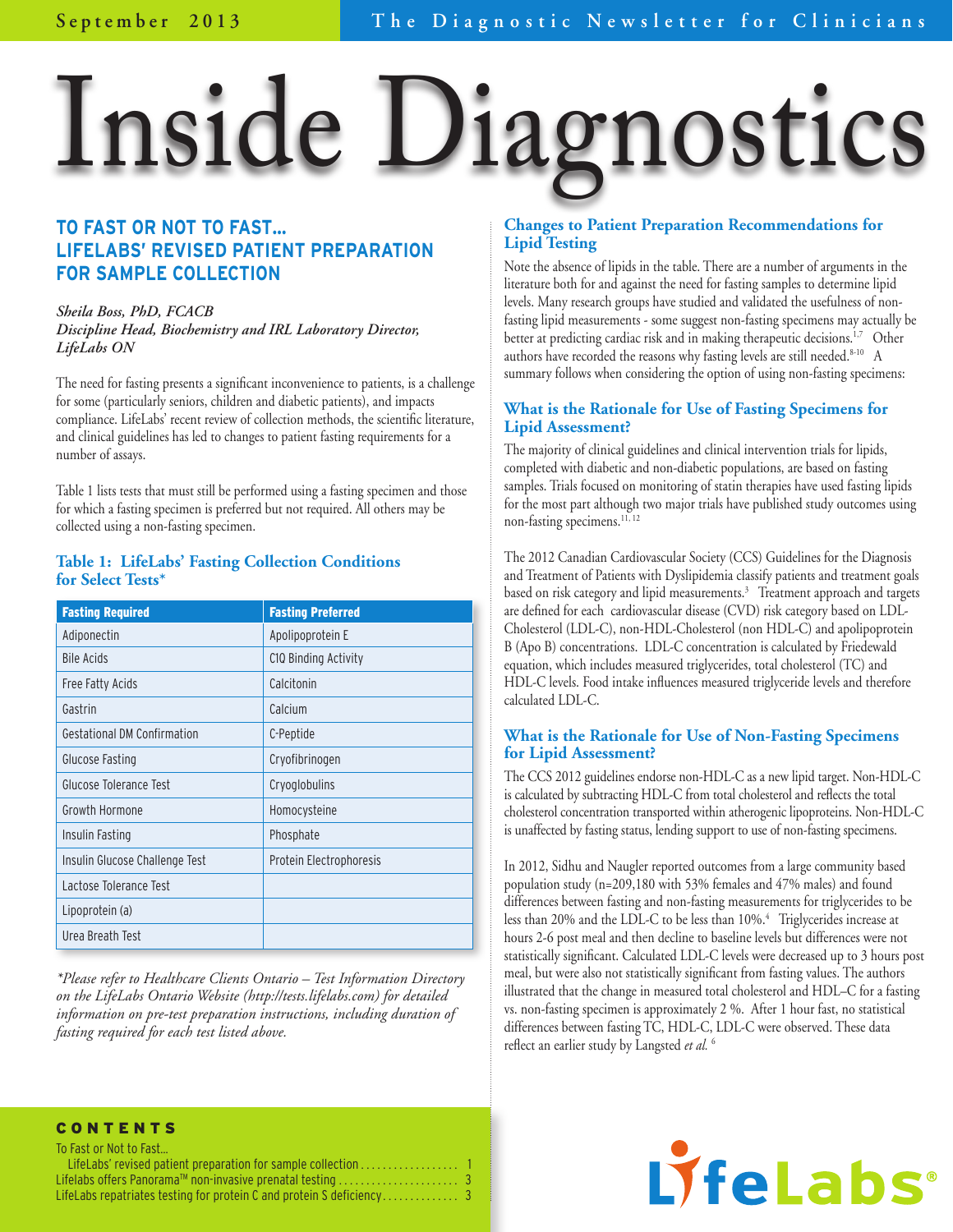# **What is the Clinical Impact of Using Non-Fasting Lipid Measurements?**

Epidemiological data illustrate that non-fasting data may be a more significant predictor of CVD, independent of post prandial time.<sup>1</sup> Since patients spend most of their day in a postprandial state, use of non-fasting lipids has been determined by most to be acceptable for initial assessment.

**2**

#### **Other important considerations when making the decision to use and interpret non-fasting lipid results include:**

- **CVD Risk Calculation:** Since the Framingham CVD risk calculations are based on total and HDL-C, the small change in fasting vs. non-fasting values will have minimal impact to the risk score.
- **CVD Prognosis:** After adjustment for risk-factors in a study of 2,809 male subjects, Eberly reported that non-fasting and fasting triglycerides produced very similar hazard ratios for 25 year mortality, and for 8 year fatal or nonfatal Congestive Heart Disease CHD, making non-fasting samples equally valuable.5
- **Triglyceride and LDL-C Concentrations:** Non-fasting triglyceride levels may be up to 0.20 mmol/L higher than fasting levels on matched patients with normal food intake, leading to lower calculated LDL-C.2 The triglyceride bias appears to be acceptable in the general population, but increasing concentrations of triglyceride leads to more significant negative bias in LDL-C. The correlation between fasting and random LDL-C is found to be worse if triglycerides are greater than 2.08 mmol/L.8
- **Diabetic Patients:** In 2011 Lund reported on the outcomes from a study of 66 type 2 diabetics. This work suggested that up to 38% of diabetic patients, and 63% of those on statins (n=8), would be misclassified as at decreased risk for CVD, when using non-fasting sample analyses.<sup>8</sup>

Another study group evaluated 58,434 individuals including 2,270 diabetics and reported no excessive lipemia following normal food intake in those with diabetes.<sup>2</sup> A decrease in LDL-C (-0.3 mmol/L in non-diabetics and -0.5 mmol/L in diabetics) was found to be associated with food combined with hemodilution due to fluid intake.4 These results were supported by Van Dieren's study.7 This 8 year review of 1,337 individuals with diabetes concluded that cardiovascular risk assessment was not affected by post prandial collections and, with the exception of triglycerides, changes to total cholesterol, HDL-C and LDL-C were not significant after a normal meal.

#### **When are Fasting Samples for Lipid Analyses Still Recommended?**

Good clinical judgment is encouraged to appropriately instruct patients on fasting vs non-fasting requirements for lipid testing in consideration of their individuals' clinical presentation and care.

- Continued use of fasting specimens should be considered when:
- Assessing those at high risk for CVD.
- Initiating or altering drug therapy. A fasting specimen is recommended as clinical interventions are presently based on fasting lipid measurements.
- Non-fasting triglycerides are greater than 2.00 mmol/L. This warrants review and fasting analyses to rule out metabolic syndrome, familial hyperlipidemia or diabetes.

# **Will There Be Changes in Result Reporting?**

Modifications to patient lipid reporting will be implemented including:

- Number of hours fasting will be included on the patient's lipid report to facilitate interpretation
- Non-HDL-Cholesterol calculation will be added to all reports
- Interpretative messages, primary and alternate lipid treatment targets will be updated to reflect CCS 2012 guideline (Table 2)
- Ratio of Apo A1/ Apo B will be removed from the report.

*Note: TC/HDL-C ratio is not included in the 2012 CCS guideline as a treatment target although it is still recognized as a significant risk indicator if > 6.0.* 

#### **Table 2: Summary of the 2012 Canadian Cardiovascular Society Treatment Initiation Levels and Lipid Treatment Target Values.3**

| <b>10 Year Risk of CVD</b>                                        | <b>Consider Initiation</b><br>of Therapy                                                                                                             | <b>Primary Lipid</b><br><b>Treatment Targets</b>                       | <b>Alternate Lipid</b><br><b>Treatment Targets</b>  |
|-------------------------------------------------------------------|------------------------------------------------------------------------------------------------------------------------------------------------------|------------------------------------------------------------------------|-----------------------------------------------------|
| <b>High Risk</b><br>High risk features*<br>$FRS \geq 20\%$        | Consider in all                                                                                                                                      | $LDL-C < 2.00$ mmol/L<br><sub>or</sub><br>$\geq$ 50% decrease in LDL-C | Non-HDL-C $\leq$ 2.6 mmol/L<br>Apo $B \le 0.80$ g/L |
| Intermediate Risk<br>No high risk features<br>$FRS = 10\% - 19\%$ | A. LDL-C $\ge$<br>$3.50$ mmol/L<br>0R<br>B. LDL-C $\leq$ 3.50 mmol/L<br>Consider if<br>Non-HDL-C $\geq$<br>$4.3$ mmol/L<br>or<br>Apo $B \ge 1.2$ g/L | $LDL-C < 2.00$ mmol/L<br><b>or</b><br>$\geq$ 50% decrease in LDL-C     | Non-HDL-C $\leq$ 2.6 mmol/L<br>Apo $B \le 0.80$ g/L |
| Low Risk<br>No high risk features<br>FRS < 10%                    | $LDL-C \geq 5.00$ mmol/L                                                                                                                             | $\geq$ 50% decrease in LDL-C                                           |                                                     |

*\*Risk features: clinical vascular disease, abdominal aortic aneurysm, diabetes, Chronic kidney disease (CKD), high risk hypertension (HT). CKD is defined as: eGFR < 45 or Albumin Creatinine Ratio (ACR) ≥ 30 or eGFR < 60 with an ACR ≥ 3.* 

*High risk HT is defined as: Hypertension plus 3 risk factors. FRS: Framingham Risk Score*

# **Points to Remember**

- **Patient reports will be revised to include the CCS 2012 target values for treatment assessment.**
- **Non-HDL-C, total cholesterol, and HDL-C are unaffected by fasting status, making non-fasting sample collection an option for select patients. Physicians are encouraged to instruct their patients about fasting vs. nonfasting requirements for lipid testing in consideration of patients' clinical presentation and care.**
- **Fasting is still recommended for those at high risk for CVD, or at initiation or change in statin therapy.**

#### **References**

- *1. Mora,S, et al. Fasting compared to non-fasting lipids and apolipoproteins for predicting incident cardiovascular events. Circulation 2008; 118 (10) 993-1001.*
- *2. Langsted, A, Nordestgaard, BG. Non-fasting lipids, lipoproteins, and apolipoproteins in individuals with and without diabetes: 58 434 individuals from the Copenhagen general population study. Clin. Chem 2011; 57 (3); 482- 489.*
- *3. Anderson, TJ, et al. 2012 update of the Canadian Cardiovascular Society Guidelines for the Diagnosis and treatment of Dyslipidemia for the prevention of cardiovascular disease in the adult. Can. J. Cardiol 2013; 29: 151-167.*
- *4. Sidhu, D, Naugler, C. Fasting time and lipid levels I a community based population: A cross sectional study. Arch. Intern. Med. Published online Nov 12 2012: E1-E4.*
- *5. Eberly, LE, et al. Relation of triglyceride levels, fasting and nonfasting to fatal and non-fatal coronary heart diseases. Arch. Intern. Med 2003; 163: 1077-1083.*
- *6. Langsted, A, et al. Fasting and Non-fasting Lipid Levels: Influence of normal food intake on lipids, lipoproteins, apolipoproteins, and cardiovascular risk prediction. Circulation 2008; 118: 2047-2056.*
- *7. VanDieren et al. Nonfasting lipids and risk of cardiovascular disease in patients with Diabetes Mellitus. Diabetelogia 2011; 54: 73-77.*
- *8. Lund, SS, et al. Agreement between fasting and postprandial LDL C measured with three methods in patients with Type 2 Diabetes Mellitus. Clin. Chem 2011; 57(2): 298-308.*
- *9. Watts, GF and Cohn, JS . Whither the lipid profile: feast, famine or no free lunch? Clin. Chem 2011; 57 (3); 363-365.*
- *10. Lund SS, Jensen T. Using non-fasting lipids hemodilution or convenience? Clin. Chem 2011; 57 (0) 1336-1338.*
- *11. Heart Protection Study Collaborative Group, MRC/BHF Heart Protection Study of Cholesterol lowering with simivastatin in 20, 536 high-risk individuals: a randomized placebo controlled trial. Lancet 2002; 360 (9326): 7-22.*
- *12. Armitage, J, et al. Study of effectiveness of additional reductions in cholesterol and homocysteine (SEARCH) Collaborative Group: Intensive lowering of LSL cholesterol with 8- mg vs 20 mg simivastatin daily in in 12, 064 survivors of myocardial infarction: a double blind randomized trial. Lancet 2010; 376 (9753): 1658-1669.*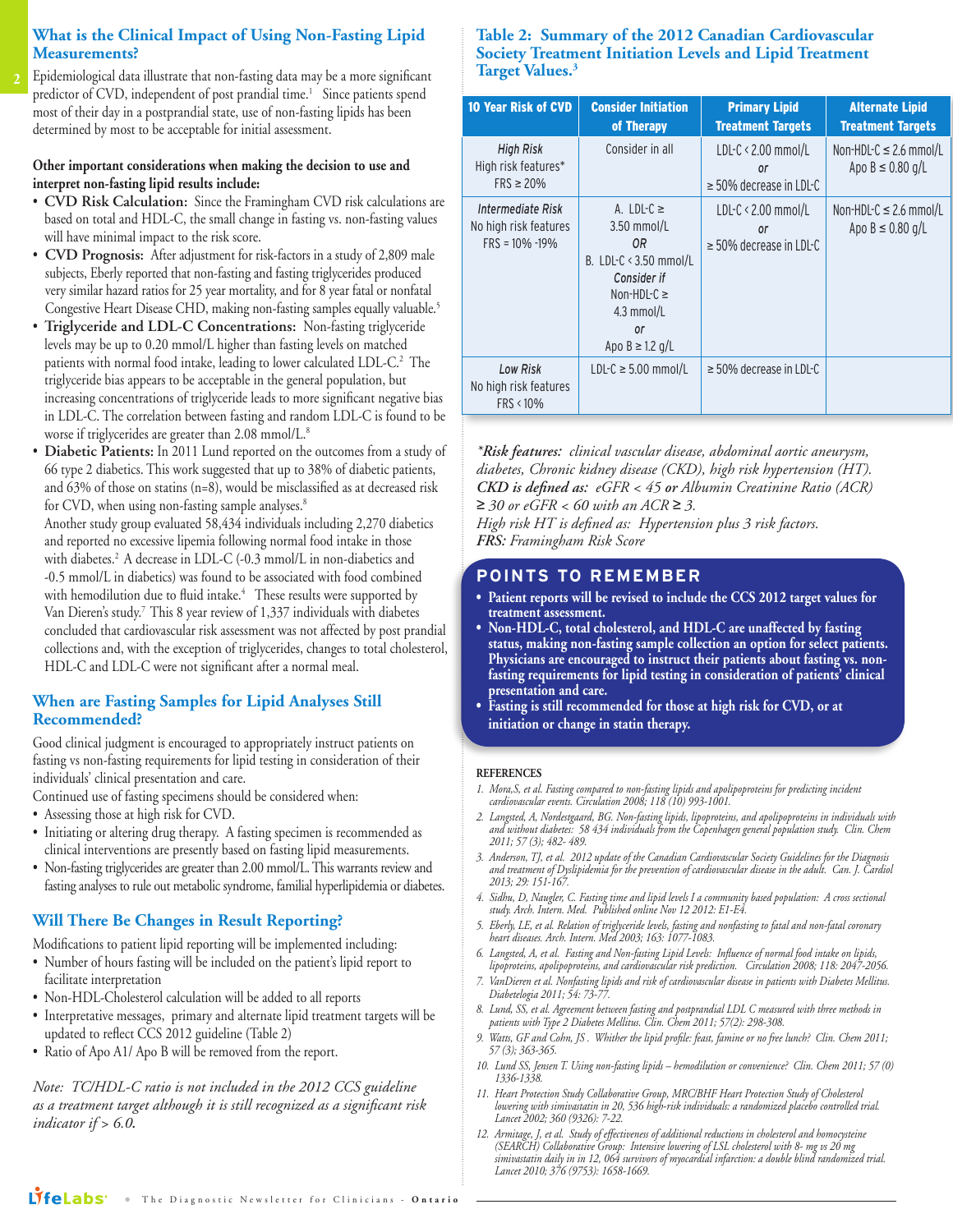# **LIFELABS OFFERS PANORAMATM NON-INVASIVE PRENATAL TESTING**

#### *Carolina Azcona, MSc, (C)CGC, MBA Genetic Counselor, LifeLabs ON*

Effective September 9, 2013 LifeLabs is pleased to offer Panorama™, the noninvasive prenatal test, to its clients.

# **What is a Non-Invasive Prenatal Test (NIPT)?**

Non-invasive prenatal testing is a new, highly accurate screen for specific chromosome abnormalities like trisomy 21 (Down syndrome), trisomy 18 (Edwards syndrome), trisomy 13 (Patau syndrome), and monosomy X (Turner syndrome).

# **How Does It Work?**

During pregnancy a small amount of cell-free fetal DNA (cffDNA) crosses into the mother's bloodstream. Panorama™ uses sophisticated DNA sequencing technology and bioinformatics to analyze the fetal DNA in the mother's blood and detect aneuploidies (abnormal chromosome numbers).

# **How Early In Pregnancy Can Panorama™ Be Done?**

The test can be done on a maternal blood sample as early as 9 weeks gestation.

# **Who Should Be Tested?**

The leading American and Canadian prenatal associations (ACOG!,  $\mathrm{SOGC}^2$ ) have recommended that NIPT be offered as a screening test to women at increased risk of fetal aneuploidy.

#### **Indications for NIPT include:**

- advanced maternal age (≥35years of age or ≥40 years of age, depending on the province)
- a positive prenatal serum screen
- personal or family history of aneuploidy
- abnormal ultrasound finding suggestive of an increased risk of aneuploidy

The accuracy of NIPT has not been validated in low-risk women. Studies are ongoing.

# **What is the Follow-up for a Positive NIPT Result?**

Although it is highly accurate, it is recommended that positive NIPT results be confirmed by diagnostic testing (chorionic villus sampling or amniocentesis). Genetic counselling is also recommended.

#### **How Does Panorama™ Compare to Other NIPT and Amniocentesis?**

Table 1 summarizes how Panorama™ performs in comparison to other NIPT as well as amniocentesis.

# **Is NIPT Covered Under Provincial Health Plans?**

Unlike amniocentesis, NIPT is not currently covered under any provincial health plan. The pregnant mother is responsible for the cost of the test. However, Panorama™ is one of the most affordable NIPT in Canada.

# **Table 1: Performance Features of PanoramaTM NIPT Offered by LifeLabs**

| <b>Features</b>                                                      | Panorama™ 3,4  |
|----------------------------------------------------------------------|----------------|
| Earliest Testing Possible                                            | 9 weeks        |
| Sensitivity for Down Syndrome (T21)<br>False Positive rate           | >99%<br>0%     |
| Sensitivity for Edwards Syndrome (T18)<br><b>False Positive Rate</b> | >99%<br>$0\%$  |
| Sensitivity for Patau Syndrome (T13)<br><b>False Positive Rate</b>   | >99%<br>0%     |
| Sensitivity for Monosomy X (45,X)<br><b>False Positive Rate</b>      | 91.7%<br>$0\%$ |
| Detection of Triploidy                                               | Yes            |
| Risk of Miscarriage                                                  | 0              |
| Results Turnaround Time                                              | Up to 10 days  |

# **Points to Remember**

**PanoramATM NIPT test is:** 

- **Simple and safe –performed on a maternal blood sample with no risk of miscarriage**
- **Highly accurate for the detection of Trisomies 21, 18, and 13 significantly reduces the number of unnecessary invasive procedures like amniocentesis after a positive serum screen**
- **The only NIPT that can detect triploidy**
- **Can be performed as early as 9 weeks gestation**
- **One of the most affordable NIPT in Canada**

#### **References**

- *1. American College of Obstetricians and Gynecologists. Committee Opinion no. 545. Noninvasive prenatal testing for fetal aneuploidy. Obstet Gynecol 2012; 120: 1532–1534.*
- *2. Society of Obstetricians and Gynaecologists of Canada, SOGC Committee Opinion. Current status in non-invasive prenatal detection of Down syndrome, trisomy 18, and trisomy 13 using cell-free DNA in maternal plasma, J Obstet Gynaecol Can 2013;35(2):177-181.*
- *3. Nicolaides KH, et al. Validation of targeted sequencing of single-nucleotide polymorphisms for non-invasive prenatal detection of aneuploidy of chromosomes 13,18, 21, X, and Y. Prenat Diagn 2013;33(6):575-579.*
- *4. Samanago-Sprouse C, et al. SNP-based non-invasive prenatal testing detects sex chromosome aneuploidies with high accuracy. Prenat Diagn 2013; accepted for publication.*

# **LIFELABS REPATRIATES TESTING FOR PROTEIN C AND PROTEIN S DEFICIENCY**

#### *Miranda Wozniak, MD, FRCPC Discipline Head, Hematology, LifeLabs ON*

Protein C and protein S are both vitamin K dependent plasma proteins that act as natural anticoagulants that downgrade the pro-coagulant cascade by inhibiting activated factor V and factor VIII, thereby reducing the rate of thrombin production. Testing for protein C and protein S deficiency are typically ordered as part of a general thrombophilia investigation. Inherited partial (heterozygous) deficiencies of both protein C and protein S result in a mild to moderate risk for venous thromboembolism (VTE) in affected patients.

#### **Protein C Deficiency**

Inherited protein C deficiency is classified as quantitative (type 1) or qualitative (type 2). Type 1 deficiency is associated with decreased protein production while type 2 involves production of a dysfunctional protein with reduced activity. Inherited protein C deficiency is a relatively rare disorder and is present in approximately 2-5% of all patients presenting with VTE.